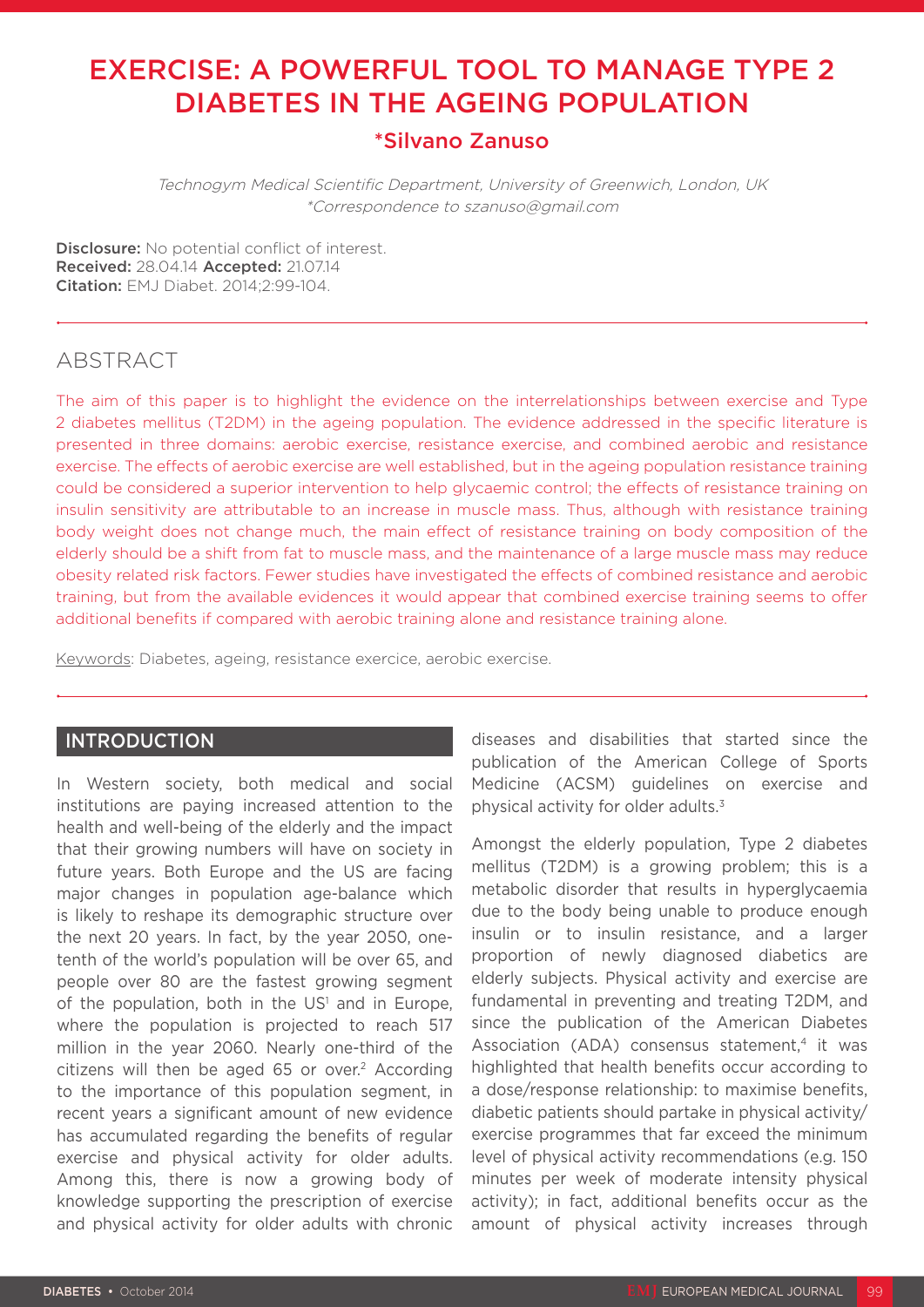higher intensity, greater frequency, and/or longer duration. On the other hand, the ACSM guidelines $3$ stress the fact that if older adults cannot do 150 minutes of moderate-intensity aerobic activity per week because of chronic conditions, they should be as physically active as their abilities and conditions allow. The aim of this paper is to critically review the recent literature on the effects of exercise and T2DM, with a specific focus on the ageing population.

#### Structural and Functional Decline with Ageing

Ageing is associated with a number of modifications that encompass the physical, physiological, and psychological domains. We will focus on the physiological domain, considering the age-related modifications that have a relationship with T2DM: specifically, the loss of lean body mass, particularly skeletal muscle, and the progressive increase of body fat mass and those modifications that are due to T2DM, represented by motor nerve impairments. The fact that muscle mass decreases with age has long been known, and this age-related loss of muscle mass appears to be fairly consistent - at a rate of approximately 1–2% per year - over the age of 50 years.<sup>5</sup> This decline in muscle mass occurs in both sedentary and active ageing adults, whilst in healthy young adults, no net change occurs in skeletal muscle due to balance in skeletal muscle protein synthesis and degradation. This agerelated reduction in muscle mass and strength is accompanied by a reduction in motor unit number<sup>6,7</sup> by atrophy of muscle fibres, especially the Type 2a, and an associated decline in protein synthesis, particularly myosin heavy chains.<sup>8</sup>

The loss of muscle mass with ageing is clinically important for a number or reasons: it leads to diminished strength and exercise capacity, consequently producing a decline in function, but more importantly in the context of this paper, it is related to a decrease in glucose uptake due to a diminished capacity of glucose storage and an impairment on insulin signalling. Due to the metabolic consequences of reduced muscle mass, it is understood that normal ageing and/or decreased physical activity may lead to a higher prevalence of T2DM. Thus, the greater an individual's total muscle mass, the lower the person's risk of having insulin resistance, the major precursor of T2DM.9 Biological ageing is also associated with a progressive increase in body fat mass and a loss of lean body mass, particularly skeletal muscle. Visceral fat increases by >300% between the ages of 25 and 65 years, increasing the risk for the development of both T2DM and cardiovascular disease (CVD) in adults with normal body mass index.10 The distribution of excess fat in the abdominal region modifies the health risk profile, whilst the excess adiposity in the periphery does not appear to increase CVDs.<sup>11</sup>

The above-mentioned modifications have an important role in the progression of T2DM, but they are basically age-related changes in body composition; however, there are also some physiological modifications that could be determined by diabetes itself, specifically the reduced muscle strength associated not only to decreased muscle mass but to muscle quality,<sup>12</sup> leading to diabetic polyneuropathy (DPN). In fact, several reports have shown a relationship between reduced muscle strength and presence and severity of DPN,13-15 thus suggesting that muscle weakness is a late complication of DPN with motor nerve impairment.16 It was recently hypothesised that strength deficit with diabetes and the effect of motor nerve impairment are related to contraction speed and to a reduced muscle fibre conduction velocity, and that exercise training may counteract the impairment of neuromuscular function induced by the disease.<sup>17</sup>

## THE ROLE OF PHYSICAL ACTIVITY AND **EXERCISE**

In recent years, the clinical importance of physical activity has become extremely important, both in the general population as well as in the elderly. However, the terms 'physical activity' and 'exercise' denote two different concepts.18 'Physical activity' refers to any bodily movement produced by skeletal muscles that results in an expenditure of energy and includes a broad range of occupational, leisure, and daily activities. 'Exercise' refers to planned or structured physical activity. It involves repetitive bodily movements performed to improve or maintain one or more of the components of physical fitness: aerobic capacity (or endurance capacity), muscular strength, muscular endurance, flexibility, and body composition. A considerable amount of literature has been published recently to attempt to identify safe and effective exercise programmes for subjects with T2DM. There are no position stands specifically developed for the elderly with T2DM, but assuming that this is a pathology that is generally developed later in life, even though the onset is now occurring earlier, we can consider as a reference the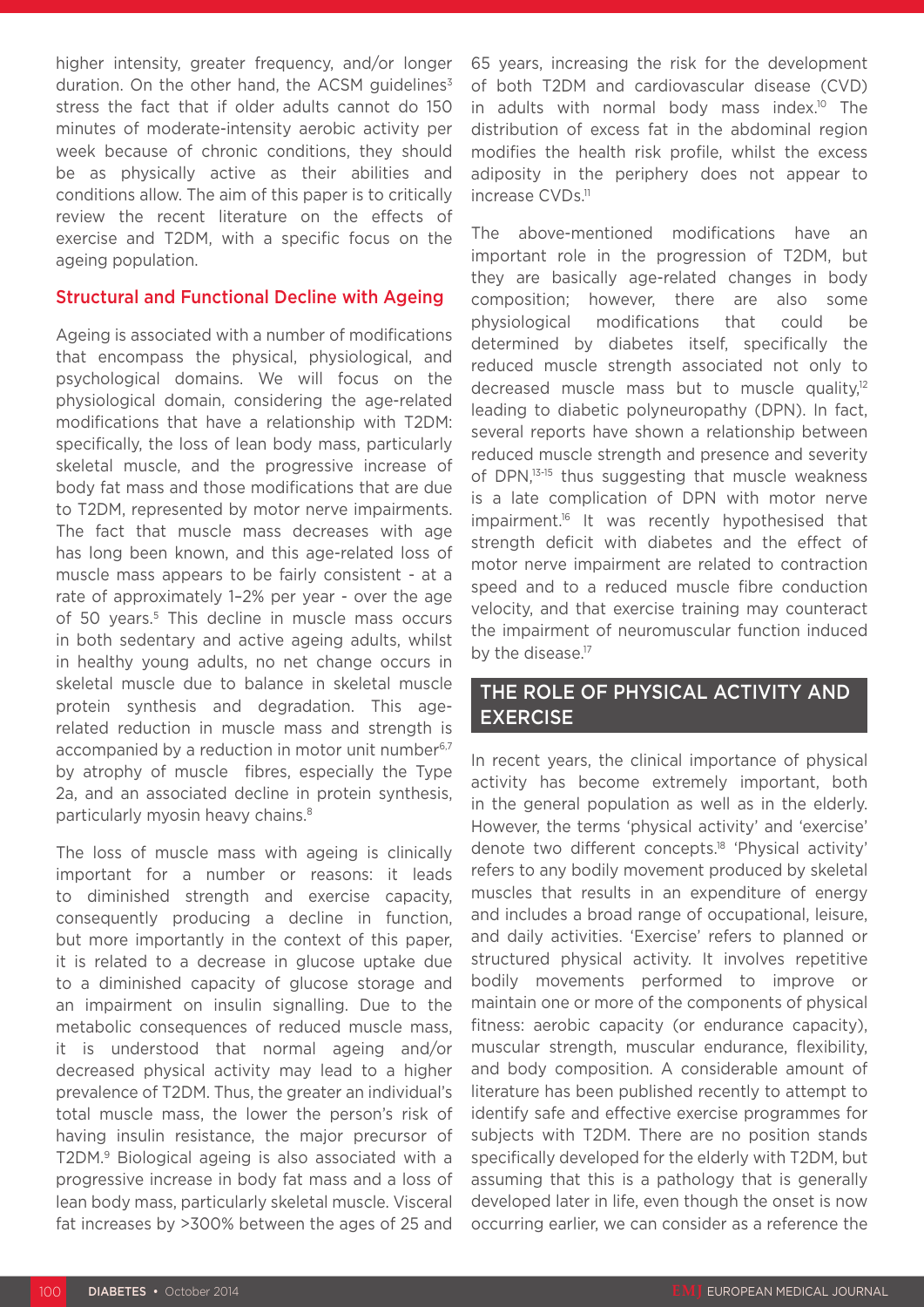latest ACSM-ADA position stand.<sup>19</sup> The most relevant research questions addressed in the recent specific literature, specifically on the benefits of structured exercise and not on those of general physical activity, will be presented in the following sections.

#### Aerobic Exercise

Numerous studies have been published in the past on the effects of aerobic exercise on patients with T2DM, and some specifically involved elderly subjects. Exercise interventions were generally found to reduce glycosylated haemoglobin (HbA1c). In a meta-analysis reviewing exercise intervention of supervised exercise in T2DM individuals,20 aerobic exercise was seen to have a significant effect on V02max, and on glycaemic control, while having little effect on body weight. We could say that the effects of aerobic exercise on HbA1c are well established and supported by solid literature, as reported in the latest ACSM-ADA joint position stand.<sup>19</sup> However, the most interesting question to be addressed is not the effect of aerobic exercise itself, but the effects of exercise intensity: vigorous exercise versus moderate physical activity.

To address this, of particular interest is the research undertaken by Mourier et al.21 In this study, subjects trained for 8 weeks at high-intensity on a cycle ergometer, combining training at 75% of  $VO<sub>2 peak</sub>$ (continuous for 45 minutes) and interval training (5 cycles of 2 minutes at 85% of  $VO<sub>2 peak</sub>$  alternating with 3 minutes at 50% of  $VO<sub>2 peak</sub>$ ). The results showed a statistically significant elevated effect versus the sedentary control group on: increase in V02 peak, decrease of HbA1c %, decrease of subcutaneous and visceral abdominal fat, and increase of mid-tight muscle. The effect of exercise intensity was also evaluated on insulin sensitivity; three randomised controlled trials  $(RCTs)^{22-24}$  and a review<sup>25</sup> compared the effects on insulin sensitivity of different intensities of aerobic exercise training with the same total energy expenditure on exercise. We can conclude by stating that interventions with more vigorous aerobic exercise programmes resulted in greater reductions in HbA1c, greater increase in V02max, and greater increase in insulin sensitivity.

#### Resistance Exercise

Skeletal muscle mass is the primary site of glucose disposal, and skeletal muscle that declines each decade after the age of 3026 may lead to an increasing risk of developing glucose intolerance

and T2DM.<sup>27</sup> As mentioned above, the other significant modification that occurs with age is an increase of body fat, specifically of intraabdominal fat that, if compared to total body fat, correlates better with systolic and diastolic blood pressure, triglycerides, and decreased insulin sensitivity.<sup>27,28</sup> It is also important to consider that intra-abdominal obesity is a well-recognised risk factor for low-grade inflammation.29,30 Overall, those modifications generate a state of metabolic dysfunction in the skeletal muscle of elderly subjects with T2DM. However, even though ageing has an influence on skeletal muscle loss and all its related consequences, those can be counteracted by exercise training, and mainly by resistance training. Emerging research suggests that resistance training may influence age-related physiological changes and may impose potent and unique benefits in T2DM.

The early studies offering preliminary evidence for the benefits of resistance training with T2DM patients were published 15 years ago, and generally on ageing patients. Eriksson et al.<sup>31</sup> demonstrated that 3 months of moderate-intensity circuit resistance training significantly decreased HbA1c, a reduction mainly due to improvements in lean body mass, as a strong inverse correlation between HbA1c and muscle cross-sectional area posttraining. Dunstan et al.<sup>32</sup> randomised 36 overweight older men and women into a progressive resistance training plus moderate weight loss group or a moderate weight loss group which did not execute any specific exercise training. A greater reduction in HbA1c was observed in the training group compared to weight loss alone in the absence of difference for waist circumference or total fat mass between groups.

Similar findings on older adults were reported by Castaneda et al.<sup>33</sup> who randomised 62 patients into either supervised high-intensity progressive resistance training or a nonexercising control group, showing a mean increase in lean tissue mass of 1.2 kg. Also Baldi et al.<sup>34</sup> in another RCT, reported a significant reduction in HbA1c, fasting glucose, and insulin, as well as a significant increase in fat-free mass. Dunstan et al.,<sup>32</sup> Castanedaet al.,<sup>33</sup> and Baldi et al.<sup>34</sup> agree that increases in skeletal muscle mass are related to decreases in HbA1c, and support the hypothesis that resistance training improves glycaemic control by increasing the skeletal muscle storage of glucose. Ibanez et al.<sup>35</sup> demonstrated that, in elderly subjects, resistance exercise reduces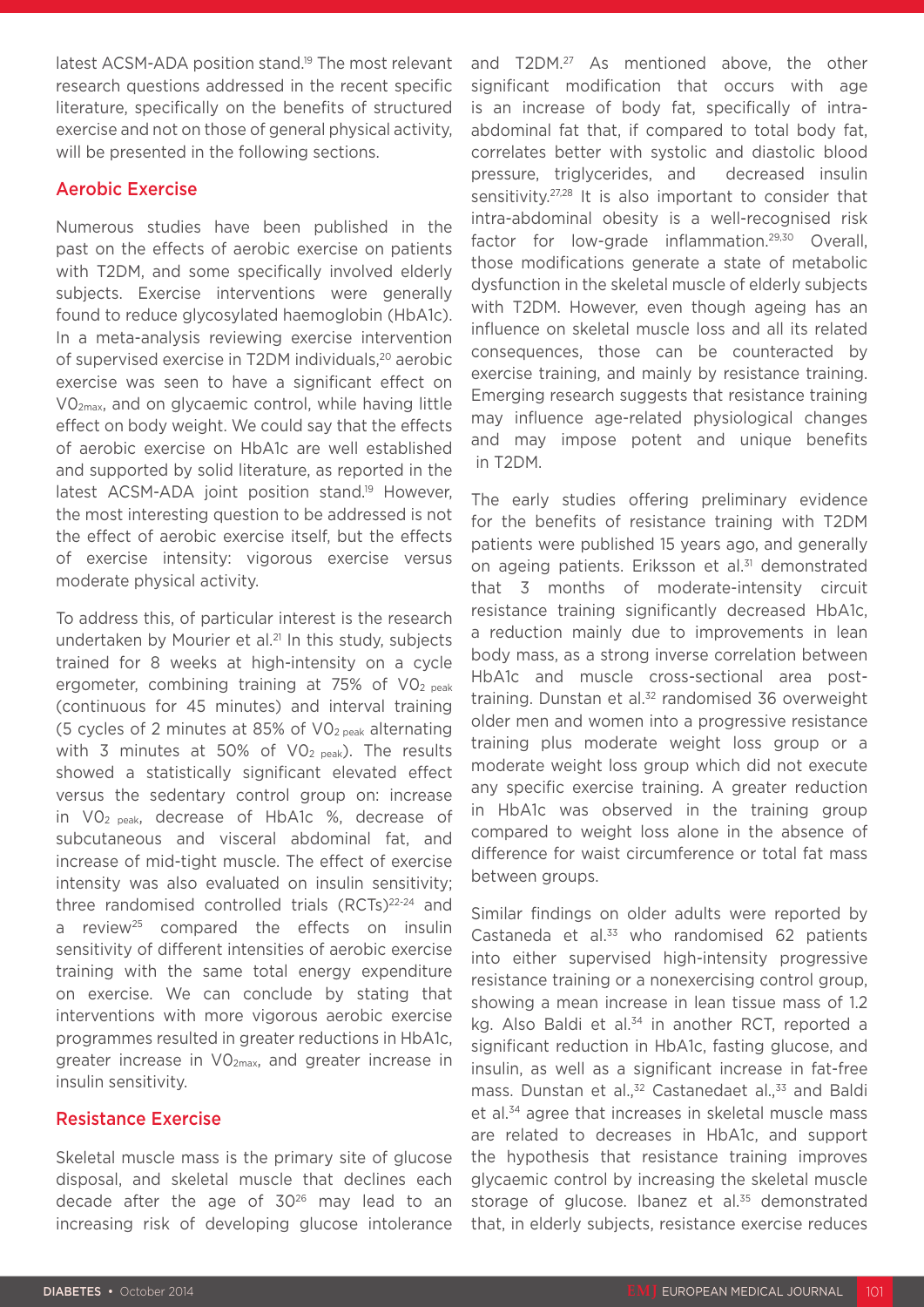visceral fat. This was followed by numerous other studies highlighting the fact that resistance training has the power to combat musculoskeletal dysfunction in patients with T2DM and improve the overall metabolic health. Recently, a well written review was published<sup>36</sup> that provided an overview on the biochemical mechanistic effects of resistance training on glucose metabolism and discussed the molecular mechanisms that lead to adaptation in skeletal muscle in response to resistance training.

#### Combined Aerobic and Resistance Exercise

Whether combined resistance and aerobic training offers a synergistic and incremental effect on glycaemic control in individuals with T2DM is an issue that has been addressed by a number of studies,<sup>37-39</sup> even though not specifically designed to address this question with the elderly. Moreover, whether there is an incremental value to combine aerobic and resistance training, as opposed to aerobic or resistance separately, has been addressed in the studies by Cuff et al. $40$  and more recently by Sigal and Church.<sup>41,42</sup> Maiorana et al.<sup>37</sup> investigated the effects of an 8-week circuit training programme, combining aerobic and resistance exercise, compared with a non-training period. Muscular strength, oxygen uptake, and exercise test duration increased with training while HbA1c, fasting blood glucose, skin folds, the percentage of body fat, and the waist-hip ratio significantly decreased.

Balducci et al.<sup>38</sup> demonstrated that even low-tomoderate intensity resistance training, combined with moderate aerobic exercise three times a week for a year significantly improved metabolic and lipid profiles, adiposity, and blood pressure. More specifically, compared with a non-exercising comparison group, HbA1c and fat mass was significantly reduced while fat-free mass increased. Additionally, fasting blood glucose, low-density lipoprotein cholesterol, and total cholesterol were significantly reduced, while high-density lipoprotein cholesterol was increased. The findings of this study demonstrate a global improvement in cardiovascular (CV) risk factors with a marked improvement in HbA1c, and highlight the potential benefits of combined training for individuals with T2DM.

Furthermore, these findings also identify that longer-duration and more moderate resistance training may be as efficient as short-term highintensity programmes at maintaining glucose homeostasis and reducing CV risk factors. The first well designed RCT that aimed to evaluate whether combined resistance and aerobic training offers an incremental value versus either alone or versus a sedentary control group, was DARE (Diabetes Aerobic and Resistance Exercise)<sup>41</sup> followed by HART-D (Health Benefits of Aerobic and Resistance Training in Individuals With Type 2 Diabetes).42 The primary outcome of both studies was a change in HbA1c from baseline to termination. The hypothesis of the studies was that the decrease in HbA1c would have been greater in the aerobic and resistance training groups than the control group, and would be even greater in the combined exercise training group than the aerobic or resistance training group.

In the DARE study the absolute change in HbA1c was significantly higher in both the aerobic and the resistance training group compared with the control group. Combined exercise training resulted in an additional change in HbA1c that achieved statistical significance if compared with aerobic training alone and with resistance training alone. In the HART-D study, only the combined group showed a significant decrease of HbA1c. One of the most interesting studies was the IDES (Italian Diabetes and Exercise Study), $43$  aimed at assessing the efficacy of an intensive exercise intervention strategy in promoting physical activity and improving HbA1c and other modifiable CV risk factors in patients with T2DM. Sedentary patients with T2DM and metabolic syndrome were enrolled in 22 outpatient diabetes clinics across Italy and randomised by centre, age, and diabetes. Interestingly, the experimental group exercised twice a week (combined aerobic and resistance exercise), whilst the control group received structured exercise counselling, which aimed to improve their activity. This exercise intervention strategy was effective in promoting physical activity and improving HbA1c and CV risk profile. Conversely, counselling alone, though successful in achieving the currently recommended amount of activity, was of limited efficacy on CV risk factors, suggesting the need for a larger volume of physical activity in these high-risk subjects.

### **CONCLUSIONS**

Clinical trials and cohort studies have highlighted the role of physical activity in the prevention and treatment of T2DM. Even though the vast majority of the studies were not specifically designed to evaluate the effects of exercise with the elderly, nevertheless, the targeted population involved in those studies was often constituted by elderly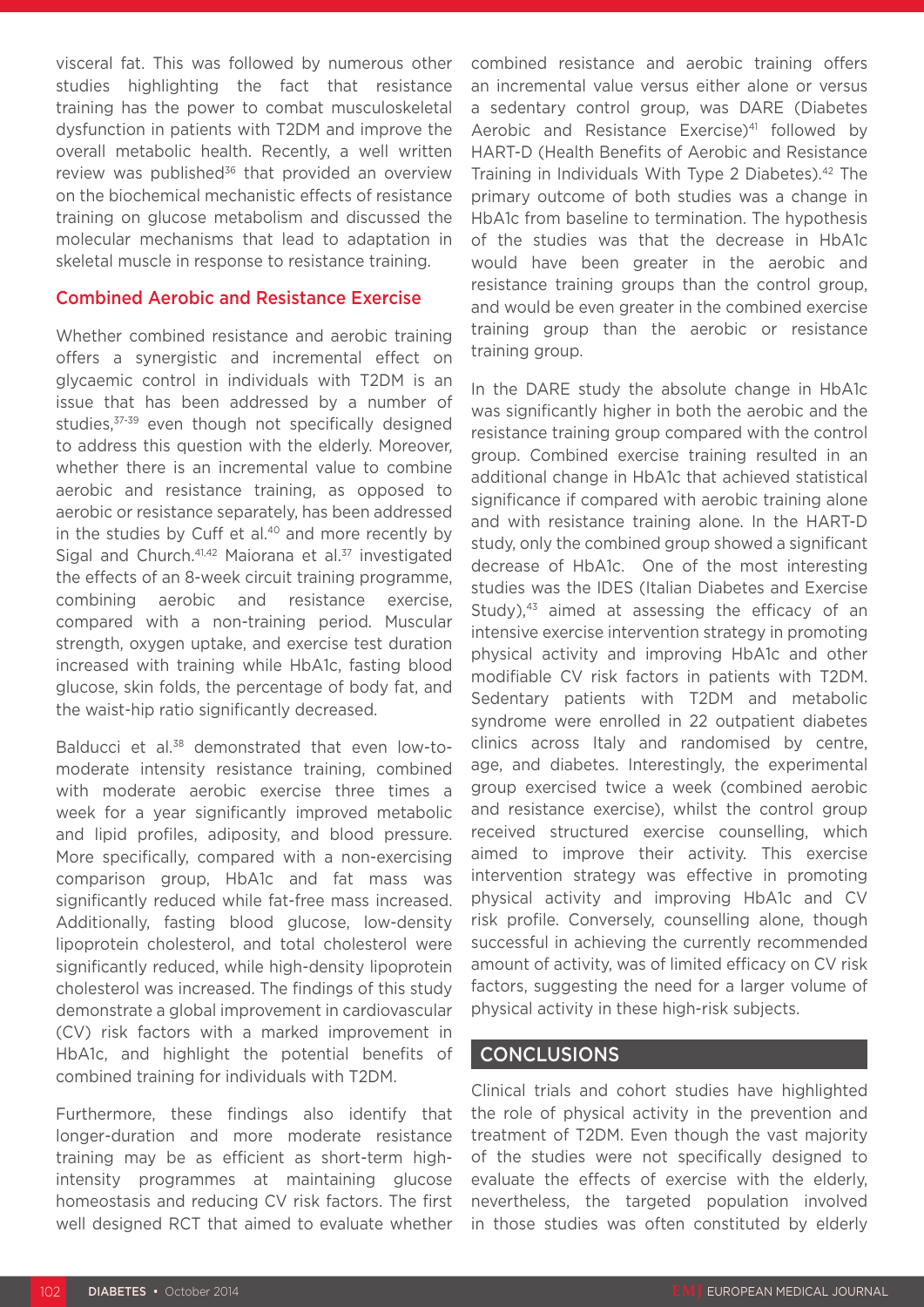subjects. As a result, a considerable amount of literature has been published in recent years trying to identify safe and effective exercise programmes. The benefits of aerobic exercise are well documented and their effects in patients with T2DM are widely perceived to be beneficial for glycaemic control, weight loss, and the control of lipids and lipoproteins. Some meta-analyses have been particularly useful in summarising and analysing prior research, and the effects of aerobic exercise on HbA1c - the major marker of glycaemic control - have become well established. Well conducted meta-analyses have shown that intensity is a better predictor than exercise volume of both the difference in HbA1c and  $VO<sub>2max</sub>$  between the exercise and the control group. The effect of exercise intensity was also evaluated on insulin sensitivity by means of RCTs that compared the effects on insulin sensitivity of different intensities of aerobic exercise training, with the same total energy expenditure on exercise.

In conclusion, we can say that interventions with more vigorous aerobic exercise programmes resulted in greater reductions in HbA1c, greater increase in V02max, and greater increase in insulin sensitivity. Considering that ageing is associated with a reduction in muscle mass, a progressive increase in body fat mass, and a loss of lean body mass (particularly skeletal muscle), resistance training seems to play a fundamental role. Considering the available evidence, it appears that resistance training could be an effective intervention to help glycaemic control, especially considering

that the effects of this form of intervention, as reported in the major RCTs, are comparable with aerobic exercise in terms of metabolic control; but in addition, it provides significant advantages in terms of muscle mass improvement and loss of visceral fat. Thus, although with resistance training body weight does not change much, the main effect of resistance training on body composition of the elderly should be a shift from fat to muscle mass, and the maintenance of a large muscle mass may reduce obesity-related risk factors. Resistance training may serve as a countermeasure of ageassociated mitochondrial dysfunction by reducing potentially damaging compounds to mitochondria, and this has important implications for T2DM and the metabolic syndrome.

Whether combined resistance and aerobic training offers a synergistic and incremental effect on glycaemic control in individuals with T2DM is an issue that has been addressed by a number of studies; in general, the results indicate that a combined training programme of strength and aerobics could induce positive adaptations on glucose control, insulin action, muscular strength, and exercise tolerance. Moreover, whether there is an incremental value to combining aerobic and resistance training, as opposed to either separately, is another interesting question that has been addressed by research recently. Combined exercise training seems to determine additional change in HbA1c, which can be seen as significant if compared with aerobic training alone and resistance training alone.

#### REFERENCES

1. U.S. Department of Commerce Economics and Statistics Administration. United States Census Bureau, 2010.

2. European Commission. Ageing report: Europe needs to prepare for growing older. http://ec.europa.eu/economy\_finance/ articles/structural\_reforms/2012-05-15\_ ageing\_report\_en.htm.

3. American College of Sports Medicine et al. American College of Sports Medicine position stand. Exercise and physical activity for older adults. Med Sci Sports Exerc. 2009;41(7):1510-30.

4. Sigal RJ et al. Physical activity/ exercise and type 2 diabetes: a consensus statement from the American Diabetes Association. Diabetes Care. 2006;29(6):1433-8.

5. Hughes VA et al. Longitudinal changes

in body composition in older men and women: role of body weight change and physical activity. Am J Clin Nutr. 2002;76(2):473-81.

6. Doherty TJ et al. Effects of motor unit losses on strength in older men and women. J Appl Physiol (1985). 1993;74(2):868-74.

7. Evans W. Functional and metabolic consequences of sarcopenia. J Nutr. 1997;127(5 Suppl):998S-1003S.

8. Morley JE et al. Sarcopenia. J Lab Clin Med. 2001;137(4):231-43.

9. Srikanthan P, Karlamangla AS. Relative muscle mass is inversely associated with insulin resistance and prediabetes. Findings from the third National Health and Nutrition Examination Survey. J Clin Endocrinol Metab. 2011;96(9):2898-903.

10. Allison D et al. Weight loss needed to maintain visceral adipose tissue during aging. Int J Body Compost Res. 2005;3(2):55-61.

11. Williams MJ et al. Regional fat distribution in women and risk of cardiovascular disease. Am J Clin Nutr. 1997;65(3):855-60.

12. Park SW et al. Accelerated loss of skeletal muscle strength in older adults with type 2 diabetes: the health, aging, and body composition study. Diabetes Care. 2007;30:1507–12.

13. Andersen H et al. Muscle strength in type 2 diabetes. Diabetes. 2004;53(6):1543–8.

14. Andersen H et al. Isokinetic muscle strength in long-term IDDM patients in relation to diabetic complications.